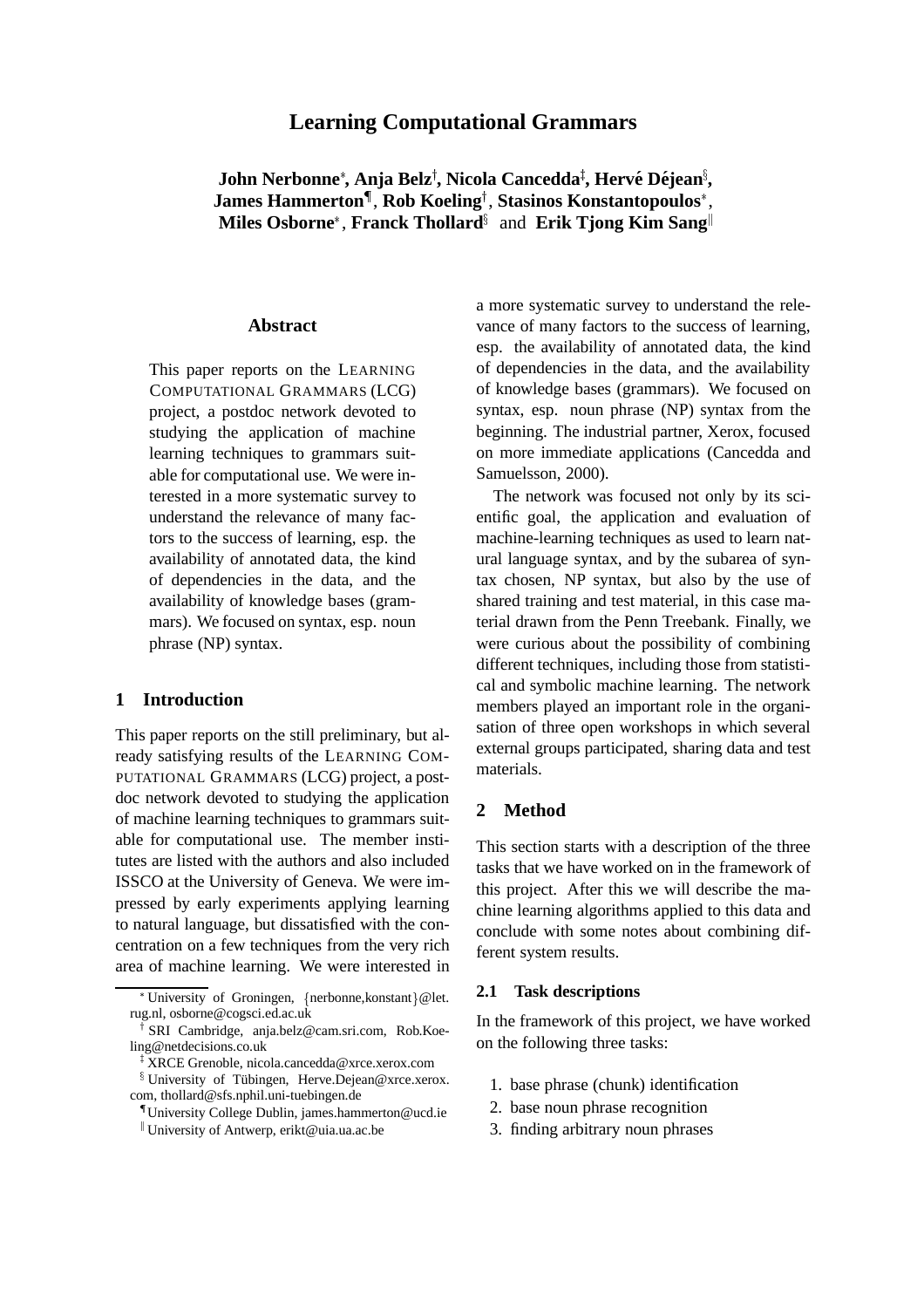Text chunks are non-overlapping phrases which contain syntactically related words. For example, the sentence:

 $\begin{bmatrix} N_P & He \end{bmatrix}$   $\begin{bmatrix} V_P & reckons \end{bmatrix}$   $\begin{bmatrix} N_P & the current \end{bmatrix}$ account deficit  $\vert$   $\vert_{VP}$  will narrow  $\vert$  $[pP]$  to  $|NP|$  only  $\pounds$  1.8 billion  $|$  $[pP]$  in  $]$   $[NP]$  September  $]$ .

contains eight chunks, four NP chunks, two VP chunks and two PP chunks. The latter only contain prepositions rather than prepositions plus the noun phrase material because that has already been included in NP chunks. The process of finding these phrases is called CHUNKING. The project provided a data set for this task at the CoNLL-2000 workshop (Tjong Kim Sang and Buchholz,  $2000$ <sup>1</sup>. It consists of sections 15-18 of the Wall Street Journal part of the Penn Treebank II (Marcus et al., 1993) as training data (211727 tokens) and section 20 as test data (47377 tokens).

A specialised version of the chunking task is NP CHUNKING or baseNP identification in which the goal is to identify the base noun phrases. The first work on this topic was done back in the eighties (Church, 1988). The data set that has become standard for evaluation machine learning approaches is the one first used by Ramshaw and Marcus (1995). It consists of the same training and test data segments of the Penn Treebank as the chunking task (respectively sections 15-18 and section 20). However, since the data sets have been generated with different software, the NP boundaries in the NP chunking data sets are slightly different from the NP boundaries in the general chunking data.

Noun phrases are not restricted to the base levels of parse trees. For example, in the sentence *In early trading in Hong Kong Monday , gold was quoted at* \$ *366.50 an ounce .*, the noun phrase  $N_P$  \$ 366.50 an ounce | contains two embedded noun phrases  $N_P$  \$ 366.50 | and  $N_P$  an ounce |. In the NP BRACKETING task, the goal is to find all noun phrases in a sentence. Data sets for this task were defined for CoNLL-99<sup>2</sup>. The data consist of the same segments of the Penn Treebank as

the previous two tasks (sections 15-18) as training material and section 20 as test material. This material was extracted directly from the Treebank and therefore the NP boundaries at base levels are different from those in the previous two tasks.

In the evaluation of all three tasks, the accuracy of the learners is measured with three rates. We compare the constituents postulated by the learners with those marked as correct by experts (gold standard). First, the percentage of detected constituents that are correct (precision). Second, the percentage of correct constituents that are detected (recall). And third, a combination of precision and recall, the  $F_{\beta=1}$  rate which is equal to (2\*precision\*recall)/(precision+recall).

## **2.2 Machine Learning Techniques**

This section introduces the ten learning methods that have been applied by the project members to the three tasks: LSCGs, ALLiS, LSOMMBL, Maximum Entropy, Aleph, MDLbased DCG learners, Finite State Transducers, IB1IG, IGTREE and C5.0.

**Local Structural Context Grammars** (LSCGs) (Belz, 2001) are situated between conventional probabilistic context-free production rule grammars and DOP-Grammars (e.g., Bod and Scha (1997)). LSCGs outperform the former because they do not share their inherent independence assumptions, and are more computationally efficient than the latter, because they incorporate only subsets of the context included in DOP-Grammars. Local Structural Context (LSC) is (partial) information about the immediate neighbourhood of a phrase in a parse. By conditioning bracketing probabilities on LSC, more fine-grained probability distributions can be achieved, and parsing performance increased.

Given corpora of parsed text such as the WSJ, LSCGs are used in automatic grammar construction as follows. An LSCG is derived from the corpus by extracting production rules from bracketings and annotating the rules with the type(s) of LSC to be incorporated in the LSCG (e.g. parent category information, depth of embedding, etc.). Rule probabilities are derived from rule frequencies (currently by Maximum Likelihood Estimation). In a separate optimisation step, the resulting LSCGs are optimised in terms of size and pars-

<sup>&</sup>lt;sup>1</sup>Detailed information about chunking, the CoNLL-2000 shared task, is also available at http://lcgwww.uia.ac.be/conll2000/chunking/

<sup>&</sup>lt;sup>2</sup>Information about NP bracketing can be found at http://lcg-www.uia.ac.be/conll99/npb/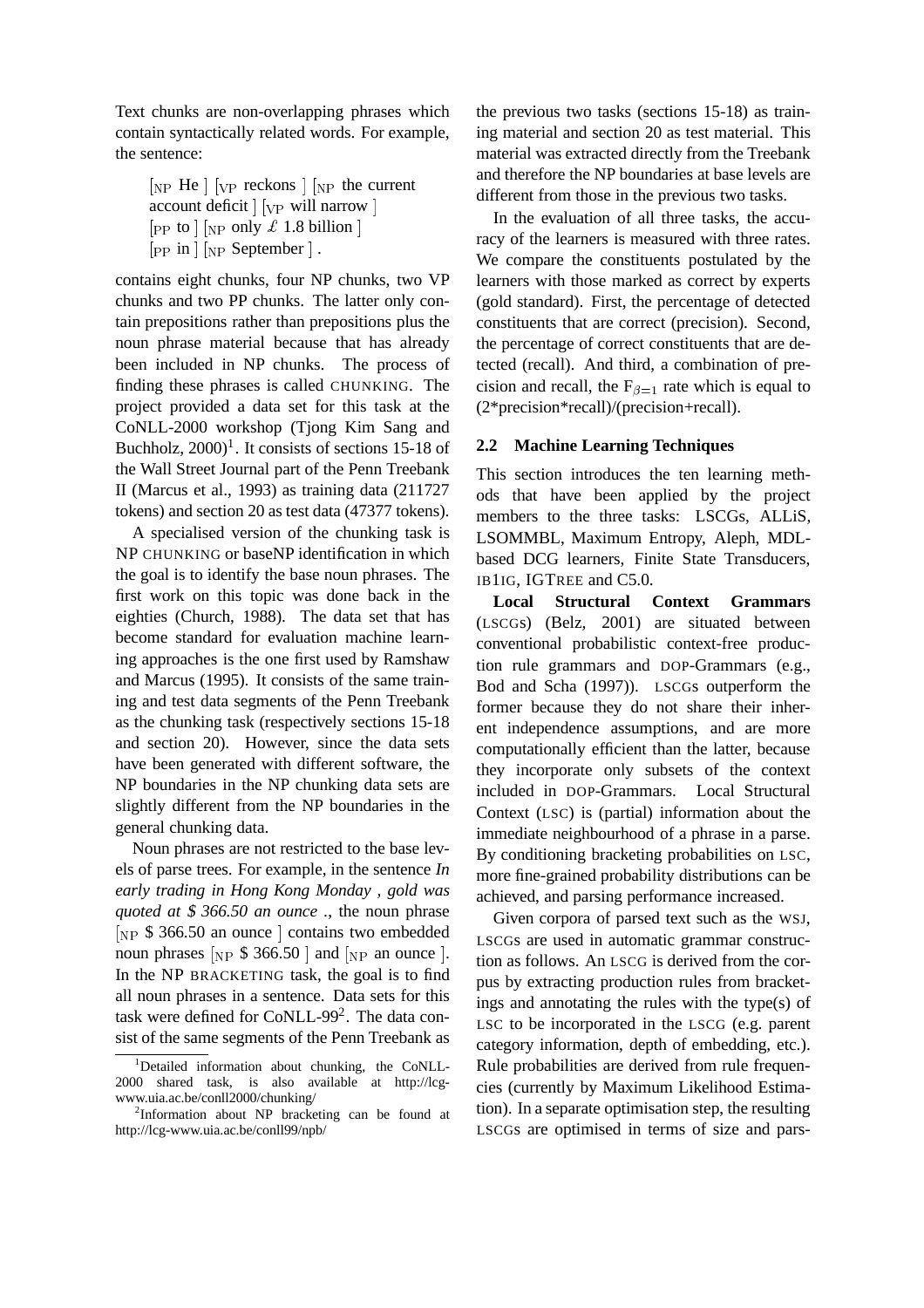ing performance for a given parsing task by an automatic method (currently a version of beam search) that searches the space of partitions of a grammar's set of nonterminals.

The LSCG research efforts differ from other approaches reported in this paper in two respects. Firstly, no lexical information is used at any point, as the aim is to investigate the upper limit of parsing performance without lexicalisation. Secondly, grammars are optimised for parsing performance *and* size, the aim being to improve performance but not at the price of arbitrary increases in grammar complexity (hence the cost of parsing). The automatic optimisation of corpus-derived LSCGs is the subject of ongoing research and the results reported here for this method are therefore preliminary.

**Theory Refinement** (ALLiS). ALLiS  $((Déjean, 2000b), (Déjean, 2000c))$  is a inductive rule-based system using a traditional general-to-specific approach (Mitchell, 1997). After generating a default classification rule (equivalent to the n-gram model), ALLiS tries to refine it since the accuracy of these rules is usually not high enough. Refinement is done by adding more premises (contextual elements). ALLiS uses data encoded in XML, and also learns rules in XML. From the perspective of the XML formalism, the initial rule can be viewed as a tree with only one leaf, and refinement is done by adding adjacent leaves until the accuracy of the rule is high enough (a tuning threshold is used). These additional leaves correspond to more precise contextual elements. Using the hierarchical structure of an XML document, refinement begins with the highest available hierarchical level and goes down in the hierarchy (for example, starting at the chunk level and then word level). Adding new low level elements makes the rules more specific, increasing their accuracy but decreasing their coverage. After the learning is completed, the set of rules is transformed into a proper formalism used by a given parser.

**Labelled SOM and Memory Based Learning** (LSOMMBL) is a neurally inspired technique which incorporates a modified self-organising map (SOM, also known as a 'Kohonen Map') in memory-based learning to select a subset of the

training data for comparison with novel items. The SOM is trained with labelled inputs. During training, each unit in the map acquires a label. When an input is presented, the node in the map with the highest activation (the 'winner') is identified. If the winner is unlabelled, then it acquires the label from its input. Labelled units only respond to similarly labelled inputs. Otherwise training proceeds as with the normal SOM. When training ends, all inputs are presented to the SOM, and the winning units for the inputs are noted. Any unused units are then discarded. Thus each remaining unit in the SOM is associated with the set of training inputs that are closest to it. This is used in MBL as follows. The labelled SOM is trained with inputs labelled with the output categories. When a novel item is presented, the winning unit for each category is found, the training items associated with the winning units are searched for the closest item to the novel item and the most frequent classification of that item is used as the classification for the novel item.

**Maximum Entropy** When building a classifier, one must gather evidence for predicting the correct class of an item from its context. The Maximum Entropy (MaxEnt) framework is especially suited for integrating evidence from various information sources. Frequencies of evidence/class combinations (called features) are extracted from a sample corpus and considered to be properties of the classification process. Attention is constrained to models with these properties. The MaxEnt principle now demands that among all the probability distributions that obey these constraints, the most uniform is chosen. During training, features are assigned weights in such a way that, given the MaxEnt principle, the training data is matched as well as possible. During evaluation it is tested which features are *active* (i.e., a feature is active when the context meets the requirements given by the feature). For every class the weights of the active features are combined and the best scoring class is chosen (Berger et al., 1996). For the classifier built here we use as evidence the surrounding words, their POS tags and baseNP tags predicted for the previous words. A mixture of simple features (consisting of one of the mentioned information sources) and complex features (combinations thereof) were used.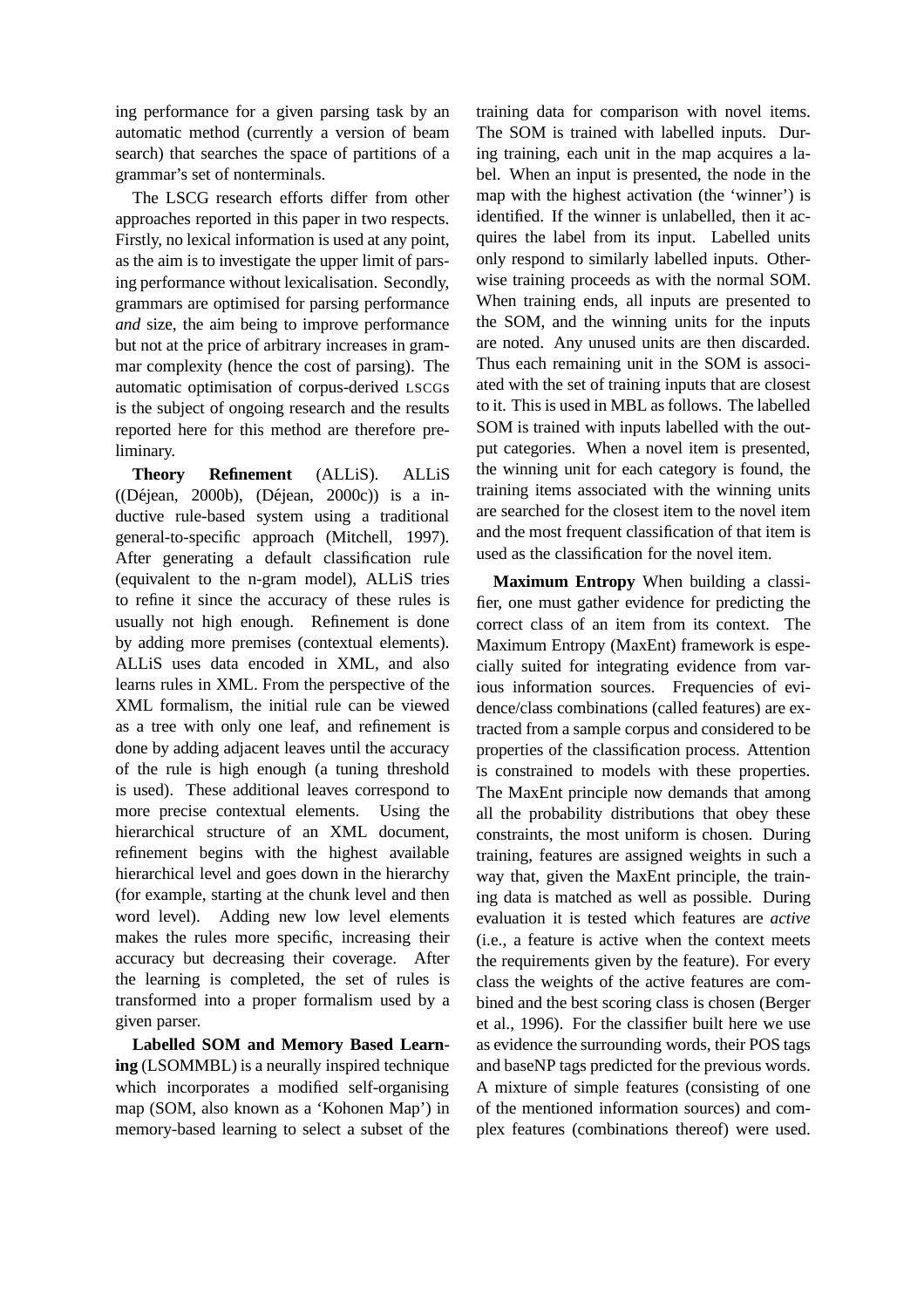The left context never exceeded 3 words, the right context was maximally 2 words. The model was calculated using existing software (Dehaspe, 1997).

**Inductive Logic Programming (ILP)** Aleph is an ILP machine learning system that searches for a hypothesis, given positive (and, if available, negative) data in the form of ground Prolog terms and background knowledge (prior knowledge made available to the learning algorithm) in the form of Prolog predicates. The system, then, constructs a set of hypothesis clauses that fit the data and background as well as possible. In order to approach the problem of NP chunking in this context of single-predicate learning, it was reformulated as a tagging task where each word was tagged as being 'inside' or 'outside' a baseNP (consecutive NPs were treated appropriately). Then, the target theory is a Prolog program that correctly predicts a word's tag given its context. The context consisted of PoS tagged words and syntactically tagged words to the left and PoS tagged words to the right, so that the resulting tagger can be applied in the left-to-right pass over PoS-tagged text.

**Minimum Description Length** (MDL) Estimation using the minimum description length principle involves finding a model which not only 'explains' the training material well, but also is compact. The basic idea is to balance the generality of a model (roughly speaking, the more compact the model, the more general it is) with its specialisation to the training material. We have applied MDL to the task of learning broad-covering definite-clause grammars from either raw text, or else from parsed corpora (Osborne, 1999a). Preliminary results have shown that learning using just raw text is worse than learning with parsed corpora, and that learning using both parsed corpora and a compression-based prior is better than when learning using parsed corpora and a uniform prior. Furthermore, we have noted that our instantiation of MDL does not capture dependencies which exist either in the grammar or else in preferred parses. Ongoing work has focused on applying random field technology (maximum entropy) to MDL-based grammar learning (see Osborne (2000a) for some of the issues involved).

**Finite State Transducers** are built by inter-

preting probabilistic automata as transducers. We use a probabilistic grammatical algorithm, the DDSM algorithm (Thollard, 2001), for learning automata that provide the probability of an item given the previous ones. The items are described by bigrams of the format feature:class. In the resulting automata we consider a transition labeled feature:class as the transducer transition that takes as input the first part (feature) of the bigram and outputs the second part (class). By applying the Viterbi algorithm on such a model, we can find out the most probable set of class values given an input set of feature values. As the DDSM algorithm has a tuning parameter, it can provide many different automata. We apply a majority vote over the propositions made by the so computed automata/transducers for obtaining the results mentioned in this paper.

**Memory-based learning** methods store all training data and classify test data items by giving them the classification of the training data items which are most similar. We have used three different algorithms: the nearest neighbour algorithm IB1IG, which is part of the Timbl software package (Daelemans et al., 1999), the decision tree learner IGTREE, also from Timbl, and C5.0, a commercial version of the decision tree learner C4.5 (Quinlan, 1993). They are classifiers which means that they assign phrase classes such as I (inside a phrase), B (at the beginning of a phrase) and O (outside a phrase) to words. In order to improve the classification process we provide the systems with extra information about the words such as the previous *n* words, the next *n* words, their part-of-speech tags and chunk tags estimated by an earlier classification process. We use the default settings of the software except for the number of examined nearest neighbourhood regions for IB1IG (k, default is 1) which we set to 3.

## **2.3 Combination techniques**

When different systems are applied to the same problem, a clever combination of their results will outperform all of the individual results (Dietterich, 1997). The reason for this is that the systems often make different errors and some of these errors can be eliminated by examining the classifications of the others. The most simple combination method is MAJORITY VOTING. It examines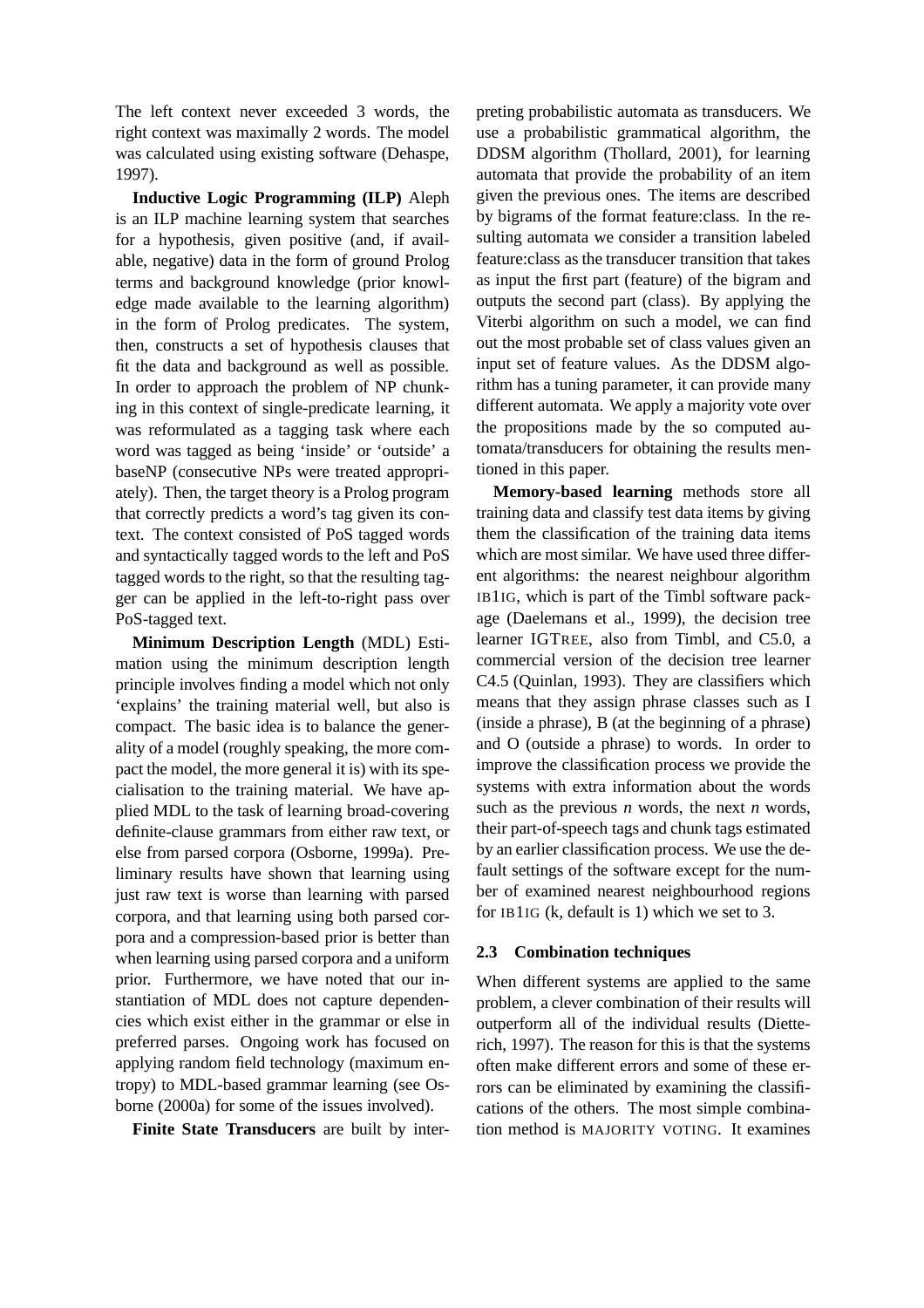the classifications of the test data item and for each item chooses the most frequently predicted classification. Despite its simplicity, majority voting has found to be quite useful for boosting performance on the tasks that we are interested in.

We have applied majority voting and nine other combination methods to the output of the learning systems that were applied to the three tasks. Nine combination methods were originally suggested by Van Halteren et al. (1998). Five of them, including majority voting, are so-called voting methods. Apart from majority voting, all assign weights to the predictions of the different systems based on their performance on non-used training data, the tuning data. TOTPRECISION uses classifier weights based on their accuracy. TAG-PRECISION applies classification weights based on the accuracy of the classifier for that classification. PRECISION-RECALL uses classification weights that combine the precision of the classification with the recall of the competitors. And finally, TAGPAIR uses classification pair weights based on the probability of a classification for some predicted classification pair (van Halteren et al., 1998).

The remaining four combination methods are so-called STACKED CLASSIFIERS. The idea is to make a classifier process the output of the individual systems. We used the two memory-based learners IB1IG and IGTREE as stacked classifiers. Like Van Halteren et al. (1998), we evaluated two features combinations. The first consisted of the predictions of the individual systems and the second of the predictions plus one feature that described the data item. We used the feature that, according to the memory-based learning metrics, was most relevant to the tasks: the part-of-speech tag of the data item.

In the course of this project we have evaluated another combination method: BEST-N MA-JORITY VOTING (Tjong Kim Sang et al., 2000). This is similar to majority voting except that instead of using the predictions of all systems, it uses only predictions from some of the systems for determining the most probable classifications. We have experienced that for different reasons some systems perform worse than others and including their results in the majority vote decreases the combined performance. Therefore it is a good idea to evaluate majority voting on subsets of all systems rather than only on the combination of all systems.

Apart from standard majority voting, all combination methods require extra data for measuring their performance which is required for determining their weights, the tuning data. This data can be extracted from the training data or the training data can be processed in an n-fold crossvalidation process after which the performance on the complete training data can be measured. Although some work with individual systems in the project has been done with the goal of combining the results with other systems, tuning data is not always available for all results. Therefore it will not always be possible to apply all ten combination methods to the results. In some cases we have to restrict ourselves to evaluating majority voting only.

## **3 Results**

This sections presents the results of the different systems applied to the three tasks which were central to this this project: chunking, NP chunking and NP bracketing.

## **3.1 Chunking**

Chunking was the shared task of CoNLL-2000, the workshop on Computational Natural Language Learning, held in Lisbon, Portugal in 2000 (Tjong Kim Sang and Buchholz, 2000). Six members of the project have performed this task. The results of the six systems (precision, recall and  $F_{\beta=1}$  can be found in table 1. Belz (2001) used Local Structural Context Grammars for finding chunks. Déjean (2000a) applied the theory refinement system ALLiS to the shared task data. Koeling (2000) evaluated a maximum entropy learner while using different feature combinations (ME). Osborne (2000b) used a maximum entropy-based part-of-speech tagger for assigning chunk tags to words (ME Tag). Thollard (2001) identified chunks with Finite State Transducers generated by a probabilistic grammar algorithm (FST). Tjong Kim Sang (2000b) tested different configurations of combined memory-based learners (MBL). The FST and the LSCG results are lower than those of the other systems because they were obtained without using lexical informa-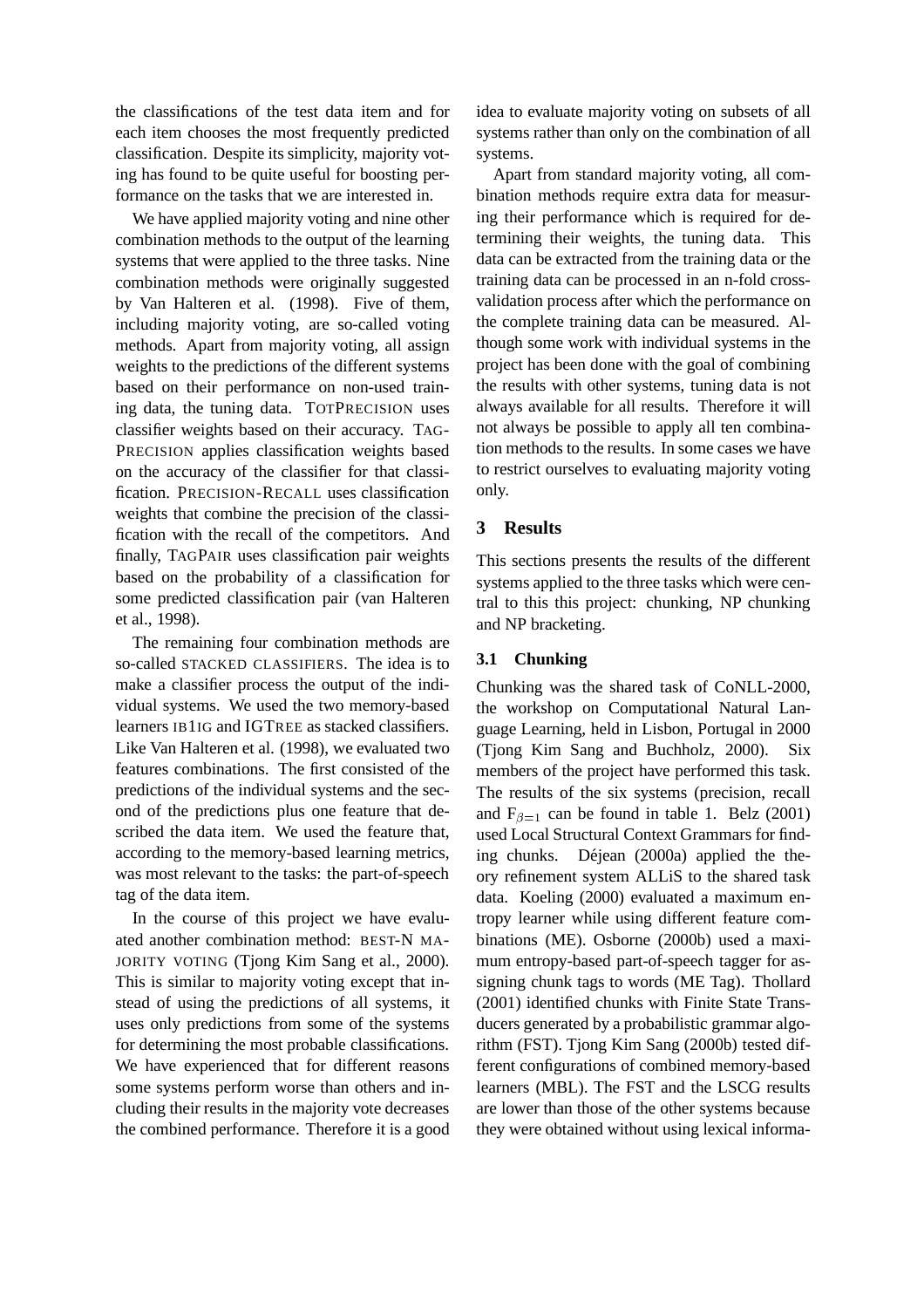|              | precision | recall | $F_{\beta=1}$ |
|--------------|-----------|--------|---------------|
| <b>MBL</b>   | 94.04%    | 91.00% | 92.50         |
| <b>ALLiS</b> | 91.87%    | 92.31% | 92.09         |
| MЕ           | 92.08%    | 91.86% | 91.97         |
| ME Tag       | 91.65%    | 92.23% | 91.94         |
| <b>LSCG</b>  | 87.97%    | 88.17% | 88.07         |
| <b>FST</b>   | 84.92%    | 86.75% | 85.82         |
| combination  | 93.68%    | 92.98% | 93.33         |
| best         | 93.45%    | 93.51% | 93.48         |
| baseline     | 72.58%    | 82.14% | 77.07         |

Table 1: The chunking results for the six systems associated with the project (shared task CoNLL-2000). The baseline results have been obtained by selecting the most frequent chunk tag associated with each part-of-speech tag. The best results at CoNLL-2000 were obtained by Support Vector Machines. A majority vote of the six LCG systems does not perform much worse than this best result. A majority vote of the five best systems outperforms the best result slightly (5% error reduction).

tion. The best result at the workshop was obtained with Support Vector Machines (Kudoh and Matsumoto, 2000).

Because there was no tuning data available for the systems, the only combination technique we could apply to the six project results was majority voting. We applied majority voting to the output of the six systems while using the same approach as Tjong Kim Sang (2000b): combining start and end positions of chunks separately and restoring the chunks from these results. The combined performance ( $F_{\beta=1}$ =93.33) was close to the best result published at CoNLL-2000 (93.48).

### **3.2 NP chunking**

The NP chunking task is the specialisation of the chunking task in which only base noun phrases need to be detected. Standard data sets for machine learning approaches to this task were put forward by Ramshaw and Marcus (1995). Six project members have applied a total of seven different systems to this task, most of them in the context of the combination paper Tjong Kim Sang et al. (2000). Daelemans applied the decision tree learner C5.0 to the task. Déjean used the theory refinement system ALLiS for finding

|               | precision | recall | $F_{\beta=1}$ |
|---------------|-----------|--------|---------------|
| MBL           | 93.63%    | 92.88% | 93.25         |
| МE            | 93.20%    | 93.00% | 93.10         |
| <b>ALLiS</b>  | 92.49%    | 92.69% | 92.59         |
| <b>IGTree</b> | 92.28%    | 91.65% | 91.96         |
| C5.0          | 89.59%    | 90.66% | 90.12         |
| <b>SOM</b>    | 89.29%    | 89.73% | 89.51         |
| combination   | 93.78%    | 93.52% | 93.65         |
| best          | 94.18%    | 93.55% | 93.86         |
| baseline      | 78.20%    | 81.87% | 79.99         |

Table 2: The NP chunking results for six systems associated with the project. The baseline results have been obtained by selecting the most frequent chunk tag associated with each part-ofspeech tag. The best results for this task have been obtained with a combination of seven learners, five of which were operated by project members. The combination of these five performances is not far off these best results.

noun phrases in the data. Hammerton (2001) predicted NP chunks with the connectionist methods based on self-organising maps (SOM). Koeling detected noun phrases with a maximum entropybased learner (ME). Konstantopoulos (2000) used Inductive Logic Programming (ILP) techniques for finding NP chunks in unseen texts<sup>3</sup>. Tjong Kim Sang applied combinations of IB1IG systems (MBL) and combinations of IGTREE learners to this task. The results of the six of the seven systems can be found in table 2. The results of C5.0 and SOM are lower than the others because neither of these systems used lexical information.

For all of the systems except SOM we had tuning data and an extra development data set available. We tested all ten combination methods on the development set and best-3 majority voting came out as the best ( $F_{\beta=1}$  = 93.30; it used the MBL, ME and ALLiS results). When we applied best-3 majority voting to the standard test set, we obtained  $F_{\beta=1}$  = 93.65 which is close to the best result we know for this data set ( $F_{\beta=1}$  = 93.86) (Tjong Kim Sang et al., 2000). The latter result was obtained by a combination of seven learning systems, five of which were operated by members of this project.

<sup>&</sup>lt;sup>3</sup>Results are unavailable for the ILP approach.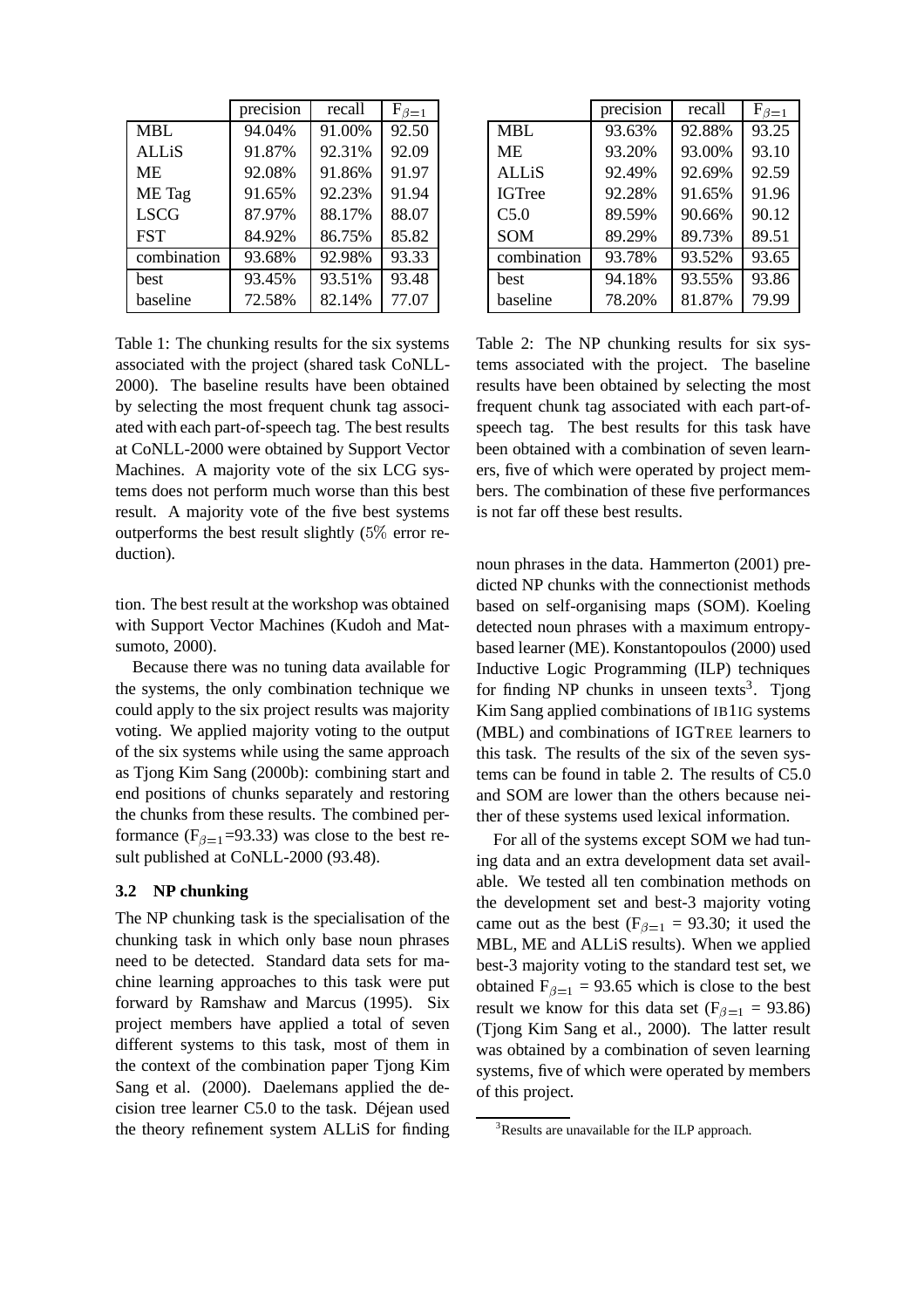|             | precision | recall | $\mathrm{F}_{\beta=1}$ |
|-------------|-----------|--------|------------------------|
| <b>MBL</b>  | 90.00%    | 78.38% | 83.79                  |
| <b>LSCG</b> | 80.04%    | 80.25% | 80.15                  |
| <b>MDL</b>  | 53.2%     | 68.7%  | 59.9                   |
| best        | 91.28%    | 76.06% | 82.98                  |
| baseline    | 77.57%    | 59.85% | 67.56                  |

Table 3: The results for three systems associated with the project for the NP bracketing task, the shared task at CoNLL-99. The baseline results have been obtained by finding NP chunks in the text with an algorithm which selects the most frequent chunk tag associated with each part-ofspeech tag. The best results at CoNLL-99 was obtained with a bottom-up memory-based learner. An improved version of that system (MBL) delivered the best project result. The MDL results have been obtained on a different data set and therefore combination of the three systems was not feasible.

The original Ramshaw and Marcus (1995) publication evaluated their NP chunker on two data sets, the second holding a larger amount of training data (Penn Treebank sections 02-21) while using 00 as test data. Tjong Kim Sang (2000a) has applied a combination of memory-based learners to this data set and obtained  $F_{\beta=1} = 94.90$ , an improvement on Ramshaw and Marcus's 93.3.

### **3.3 NP bracketing**

Finding arbitrary noun phrases was the shared task of CoNLL-99, held in Bergen, Norway in 1999. Three project members have performed this task. Belz (2001) extracted noun phrases with Local Structural Context Grammars, a variant of Data-Oriented Parsing (LSCG). Osborne (1999b) used a Definite Clause Grammar learner based on Minimum Description Length for finding noun phrases in samples of Penn Treebank material (MDL). Tjong Kim Sang (2000a) detected noun phrases with a bottom-up cascade of combinations of memory-based classifiers (MBL). The performance of the three systems can be found in table 3. For this task it was not possible to apply system combination to the output of the system. The MDL results have been obtained on a different data set and this left us with two remaining systems. A majority vote of the two will not improve on the best system and since there was no

tuning data or development data available, other combination methods could not be applied.

### **4 Prospects**

The project has proven to be successful in its results for applying machine learning techniques to all three of its selected tasks: chunking, NP chunking and NP bracketing. We are looking forward to applying these techniques to other NLP tasks. Three of our project members will take part in the CoNLL-2001 shared task, 'clausing', hopefully with good results. Two more have started working on the challenging task of full parsing, in particular by starting with a chunker and building a bottom-up arbitrary phrase recogniser on top of that. The preliminary results are encouraging though not as good as advanced statistical parsers like those of Charniak (2000) and Collins (2000).

It is fair to characterise LCG's goals as primarily technical in the sense that we sought to maximise performance rates, esp. the recognition of different levels of NP structure. Our view in the project is certainly broader, and most project members would include learning as one of the language processes one ought to study from a computational perspective—like parsing or generation. This suggest several further avenues, e.g., one might compare the learning progress of simulations to humans (mastery as a function of experience). One might also be interested in the exact role of supervision, in the behaviour (and availability) of incremental learning algorithms, and also in comparing the simulation's error functions to those of human learners (wrt to phrase length or construction frequency or similarity). This would add an interesting cognitive perspective to the work, along the lines begun by Brent (1997), but we note it here only as a prospect for future work.

#### **Acknowledgement**

LCG's work has been supported by a grant from the European Union's programme *Training and Mobility of Researchers*, ERBFMRXCT980237.

#### **References**

Anja Belz. 2001. Optimisation of corpus-derived probabilistic grammars. In *Proceedings of Corpus Linguistics 2001*, pages 46–57. Lancaster, UK.